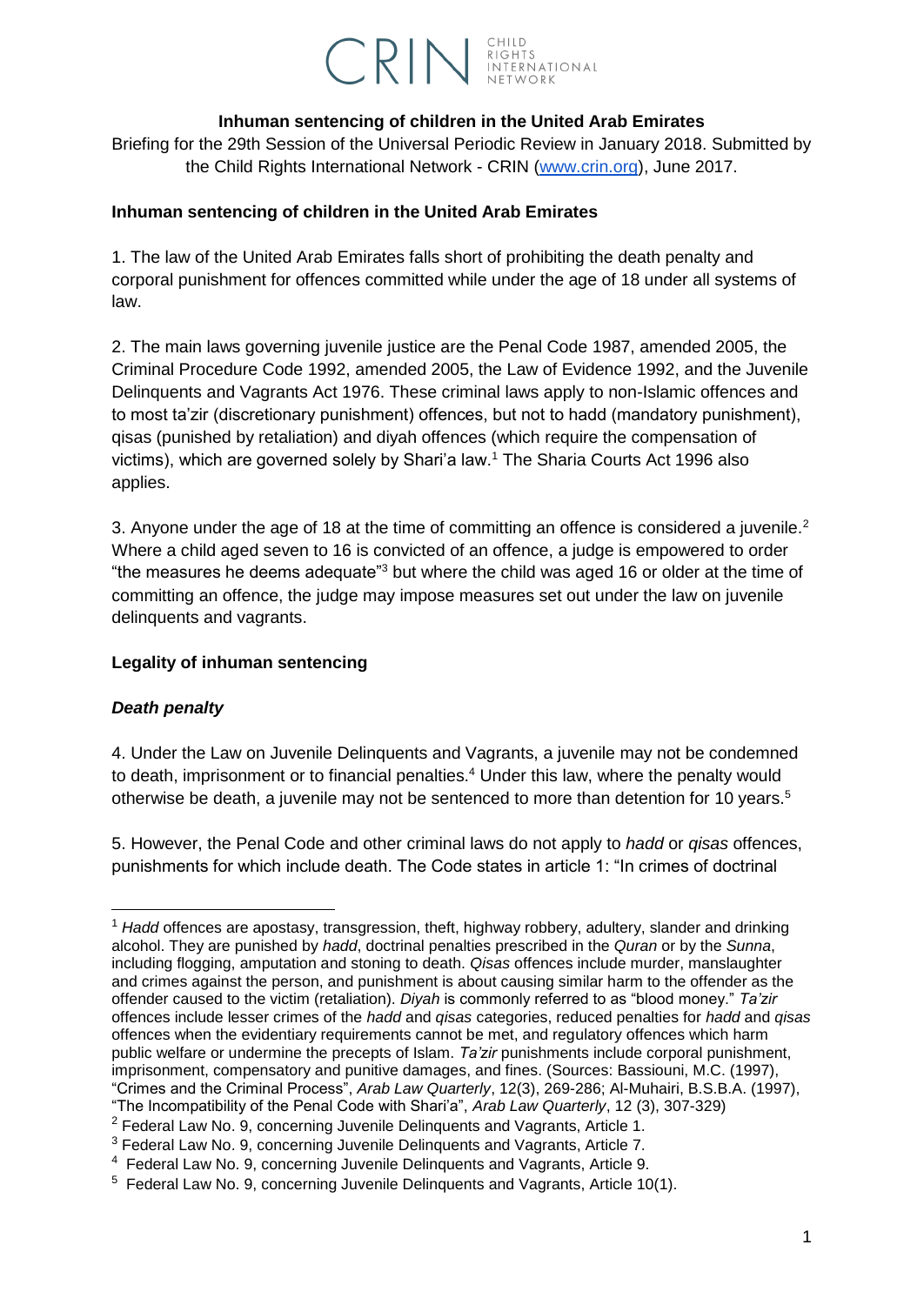punishment (*Hadud)*<sup>6</sup>, retaliation (Qisas), and blood money (*Diyah*), the provisions of Islamic Shari'a shall be applied. The crimes and disciplinary punishments (*Ta'azir*) shall be determined according to the provisions of this Code and other criminal statutes." The Sharia Courts Act provides for Shari'a courts to try cases concerning crimes allegedly committed by juveniles, and states that Shari'a punishments shall apply.<sup>7</sup>

# *Corporal punishment*

6. There is no provision for corporal punishment as a sentence of the courts in the Penal Code, the Juvenile Delinquents and Vagrants Act or other criminal law. However, child offenders may be subject to corporal punishment under *Shari'a* law. Punishments include flogging, amputation, and – as retaliation – injury similar to that for which the offender has been convicted of inflicting on the victim.

7. Islamic law also provides for discretionary ta'zir punishments. *Ta'zir* offences and punishments are, with some exceptions, codified in the Penal Code and other criminal laws (see article 1 of the Penal Code, above). The Code does not provide for corporal punishment. However, according to Shari'a law, *ta'zir* punishments should be based on the *hadd* punishments which would be relevant for similar cases, and in practice persons charged under the Code and other criminal laws have been sentenced to corporal punishment following this reasoning.<sup>8</sup> In upholding the sentence of flogging in a case of zina (unlawful sexual intercourse) by a Muslim male (age not reported), the Federal Supreme Court confirmed that the Penal Code and other criminal laws apply to ta'zir offences, which must be punished according to statute. However, for ta'zir offences related to hadd offences that are not covered by the Penal Code, judges have discretion to specify other punishments related to those hadd offences, including flogging.<sup>9</sup> We have been unable to ascertain whether subsequent judgments have concurred or conflicted with this ruling.

### **Inhuman sentencing in practice**

8. The United Arab Emirates is not known to have carried out an execution of a child offenders in recent history. However, cases have emerged in which it is alleged that people have been sentenced to death for offences committed while under the age of 18. In March 2010, 17 people were sentenced to death for one murder, including at least one 17-yearold.<sup>10</sup> In April 2010, two men were sentenced to death for a 2003 murder they allegedly committed as 17-year-olds,<sup>11</sup> and a court upheld the death sentence for a woman earlier convicted of murdering her husband in 2003 at the age of 17.<sup>12</sup>

<sup>12</sup> See

-

<sup>6</sup> *Hadud* is a plural form of *hadd.*

<sup>7</sup> Articles 1 and 2

<sup>8</sup> Al-Muhairi, B.S.B.A. (1997), "The Incompatibility of the Penal Code with Shari'a", *Arab Law Quarterly*, 12 (3), 307-329

 $9$  The Ahmad Malik case – Unpublished Shari'a Criminal Cassation Case No. 44 Year 14, decided on 30 January 1993. Described in Al-Muhairi, B.S.B.A. (1997), op cit.

<sup>10</sup> See<http://www.earthtimes.org/articles/news/360240,row-emirates-reject-settlement.html>

<sup>11</sup> See<http://www.thenational.ae/news/uae-news/courts/two-on-death-row-for-teenage-murder>

<http://english.nessunotocchicaino.it/bancadati/schedastato.php?idstato=13000046&idcontinente=23>